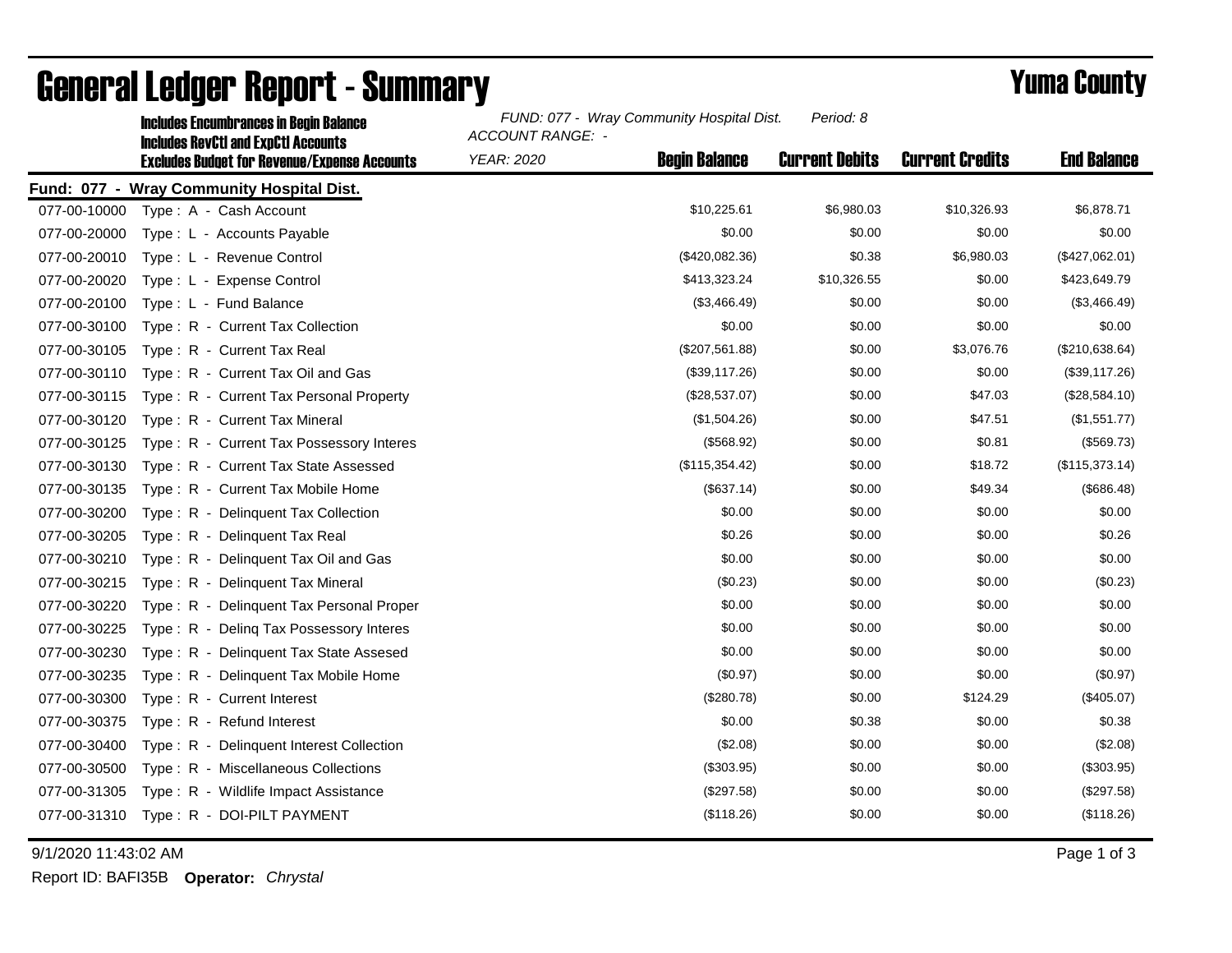| <b>Includes Encumbrances in Begin Balance</b><br><b>Includes RevCtI and ExpCtI Accounts</b> |                   | Period: 8<br>FUND: 077 - Wray Community Hospital Dist.<br>ACCOUNT RANGE: - |                       |                                  |                    |  |  |
|---------------------------------------------------------------------------------------------|-------------------|----------------------------------------------------------------------------|-----------------------|----------------------------------|--------------------|--|--|
| <b>Excludes Budget for Revenue/Expense Accounts</b>                                         | <b>YEAR: 2020</b> | <b>Begin Balance</b>                                                       | <b>Current Debits</b> | <b>Current Credits</b>           | <b>End Balance</b> |  |  |
| Fund: 077 - Wray Community Hospital Dist.                                                   |                   |                                                                            |                       |                                  |                    |  |  |
| 077-00-32100<br>Type: R - Transfers In                                                      |                   | \$0.00                                                                     | \$0.00                | \$0.00                           | \$0.00             |  |  |
| Type: R - Auto Tax B Collection<br>077-00-33000                                             |                   | (\$18,854.16)                                                              | \$0.00                | \$2,456.98                       | (\$21,311.14)      |  |  |
| Type: $R -$ Auto Tax A & F Collection<br>077-00-33100                                       |                   | $(\$6,943.66)$                                                             | \$0.00                | \$1,158.59                       | (\$8,102.25)       |  |  |
| Type: X - Treasurer Fees<br>077-00-49100                                                    |                   | \$11,810.01                                                                | \$100.94              | \$0.00                           | \$11,910.95        |  |  |
| Type: X - Transfer Out<br>077-00-49401                                                      |                   | \$0.00                                                                     | \$0.00                | \$0.00                           | \$0.00             |  |  |
| Type: X - Checks Written / ACH Transfer<br>077-00-49500                                     |                   | \$401.513.23                                                               | \$10.225.61           | \$0.00                           | \$411,738.84       |  |  |
| Fund: 077 - Wray Community Hospital Dist.                                                   |                   | (\$6,759.12)<br>Totals:                                                    | \$27,633.89           | \$24,286.99                      | (\$3,412.22)       |  |  |
| <b>Total Fund Revenues:</b>                                                                 | \$6,979.65        | <b>Total Fund Expenses:</b>                                                | \$10.326.55           | <b>Net Revenue Over Expense:</b> | (\$3,346.90)       |  |  |

## General Ledger Report - Summary **Example 2018** Yuma County